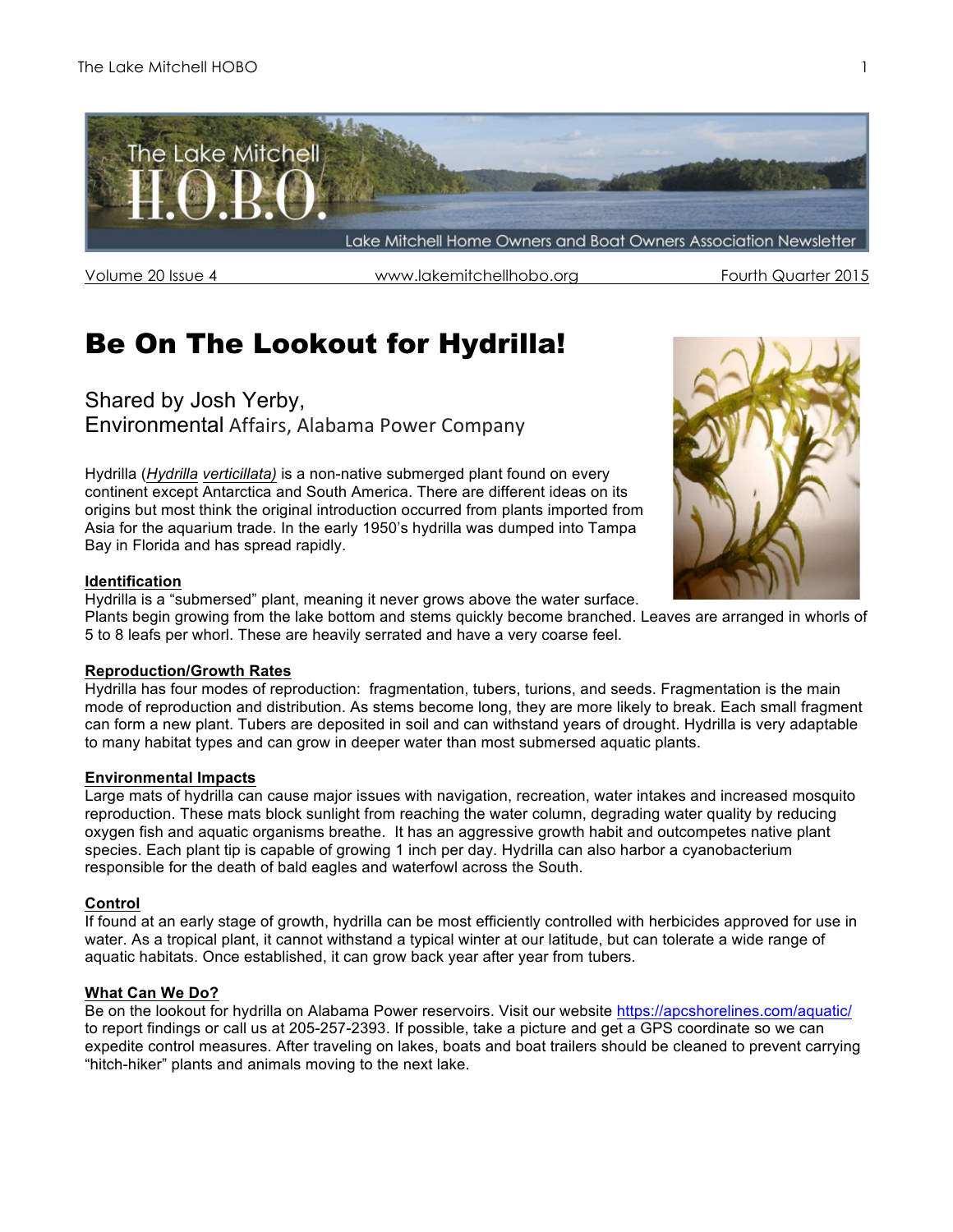|                |                                    | <b>AREA REPRESENTATIVES</b>                                         |                              |
|----------------|------------------------------------|---------------------------------------------------------------------|------------------------------|
| <b>Area</b>    | <b>Area Name</b>                   | Representative                                                      | <b>Phone</b>                 |
| 1              | Blue Creek/<br>The Ridge           | <b>Bobby Lewis</b><br>docx2@mindspring.com                          | 205-212-1020<br>205-901-8307 |
| $\overline{2}$ | <b>Blue to Cargile</b>             | Jim & Johnye Woodrow<br>ajwking@aol.com                             | 205-425-9431<br>205-755-0055 |
| 3              | Cargile South                      | Dan Murchison<br>DanMurchison@gmail.com                             | 205-408-7445                 |
| $\overline{4}$ | Cargile North                      | <b>VACANT</b>                                                       |                              |
| 5              | Cargile to Bird                    | Sonny & Peggy Bullard<br>pnsbullard@gmail.com                       | 205 755-9514                 |
| 6              | <b>Bird Creek</b>                  | <b>Leslie Miles</b><br>lesliemiles0@gmail.com                       | 205-755-6432<br>205-612-2172 |
| $\overline{7}$ | <b>Bird to Walnut</b>              | Becki & Mau McCallum<br>beckmau@gmail.com                           | 205 755-5334                 |
| 8              | <b>Walnut SW</b>                   | Beau Battaglia<br>beauredsox@yahoo.com                              | 504-909-6990                 |
| 9              | <b>Walnut Creek Peninsula</b>      | Betty & Joel Elam<br>Betty687@aol.com                               | 205-807-9056<br>205 755-2775 |
| 10             | Cove and Mountain                  | <b>Roxanne Martin</b><br>roxypmartin@gmail.com                      | 205 755-0863                 |
| 11             | Mountain to Lay Dam                | Stan Holt<br>Stan-holt@att.net                                      | 205-980-1428                 |
| 12             | Upper Hatchet and Weogufka         | <b>VACANT</b>                                                       |                              |
| <b>13A</b>     | East Pennamotley                   | Jim & Wathan Hand<br>jmhand@centurylink.net                         | 256-377-1153                 |
| 13B            | <b>West Pennamotley</b>            | <b>Richard &amp; Wendy Cruse</b><br>wendycruse@gmail.com            | 205-253-8298                 |
| 14             | Hatchet to Big Airplane            | Eric & Rose Green<br>rosegreenlake14@yahoo.com                      | 205-492-7151                 |
| 15             | Airplane/Finger to Big Y<br>Slough | <b>Tommy Carpenter</b><br>rtcarpen@southernco.com                   | 256-377-1046<br>205-586-1749 |
| 16             | Big Y to Mitchell Dam              | Nan & David Spivey<br>davidaspivey@gmail.com<br>nanspivey@gmail.com | 256-377-1178<br>205-492-0375 |

## *Mark Your Calendars!*

Saturday, October 31, 2015: Renew our Rivers Annual Fall Lake Clean-up Higgins Ferry 8:00 AM Friday, November 13, 2015: Annual Meeting Alabama Power Building Clanton 6:00 PM Tuesday, December 15, 2015: Newsletter articles due for January 2016 Newsletter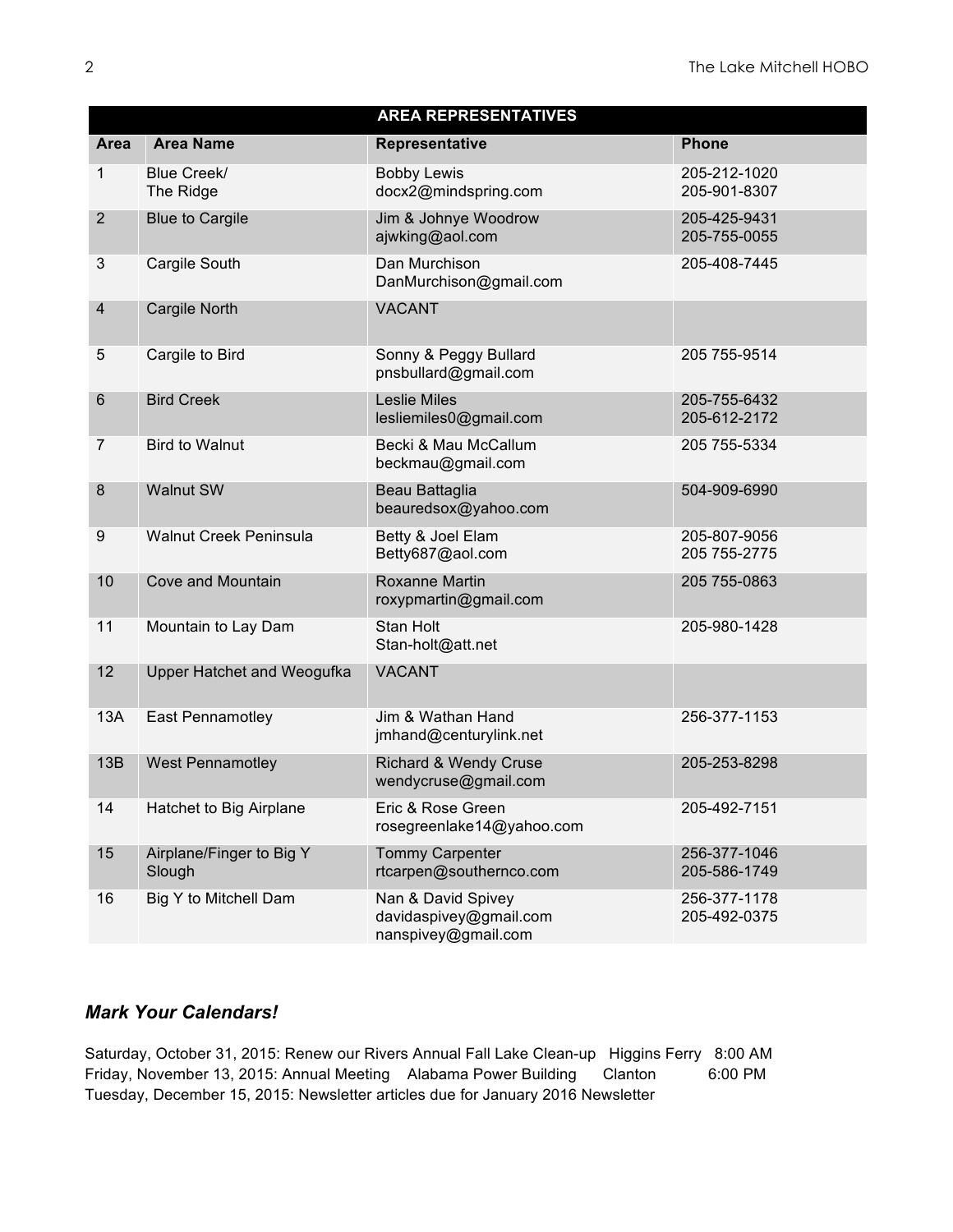## *Lake Mitchell Scholarship Update* **Submitted by Rebecca Beaty-HOBO Scholarship Chairman**

Next spring Lake Mitchell HOBO will award two scholarships in the amount of \$2,000 each to two highly qualified students in Chilton and/or Coosa County! To apply, a student must be a senior in good standing with at least a B average, and planning to attend an Alabama college in the fall of 2016. The student must submit an application form, participate at one or more Lake Mitchell Clean-ups, write an essay, and participate in the interview process conducted by members of the Committee. Any student who is interested in applying for the Scholarship can to go to our website at http://www.lakemitchellhobo.org/scholarships.html and download the HOBO Scholarship Application Form and the HOBO Scholarship Requirements. Contact Rebecca Beaty at rebecca.beaty@gmail.com if you need more information. Our highly successful Poker Run Fundraiser, along with the sale of our calendars and donations from you, our members, has enabled us to offer two scholarships this year! HOBO Calendars for 2016 will be available at the Annual Meeting on November 13<sup>th</sup>. Buy several and help us with this important project!

## *From the President:*

*Steve Miles*



Hello everyone and welcome to fall. Summer goes by faster and faster every year. Hope everyone had a great summer. As most of you know there were 20 break-ins on the Chilton County side recently. Needless to say, this was talked about at great length at our area rep. meeting. In our discussion we came up with the idea to put neighborhood watch signs with the camera eye inserted in the sign. I know professionals will find a way to steal, but it will make a teenager think long and hard about stealing from the area. Please let your area rep know what you think about this idea.

I was asked about buying extra HOBO phone books. The answer is yes you can! Cost is \$5 each. If you want one, send \$5 to the HOBO P.O. Box 1324 with name and address enclosed and we will get it you, or we will have some at the annual HOBO meeting Nov.  $13<sup>th</sup>$ .

In closing if anyone has concerns or hears things that happen that you're unsure about, please let your area rep know and they will let me know or just call me and l will do my best to find out the correct answer. Hope to see you at the cleanup on Oct. 31<sup>st</sup> and also on the lake enjoying falling leaves and cooler temps!

Be Safe Steve Miles

## *Area Representative Reports:*

#### *Area 4-Connie Hampton and Susan Orr*

Connie Hampton and Susan Orr are the new representatives for Cargile North. We are both widows who live next door to each other on the lake. Connie is here full-time and Susan drives down from Birmingham at every opportunity. We are looking forward to meeting everyone in Cargile North, and would love to welcome any new people to the area. Please let us know of any new residents so we can give them some welcome goodies. In addition, if you have information concerning the lake please let us know. Our email addresses are: Susan at Sorrii@bellsouth.net or Connie at connie28fan@yahoo.com.

If you know of anyone who would like info on joining Hobo or to get any corrected information to us please let us know. We have some new neighbors in our area. Please send a warm welcome to Dawn and Doug Deeter. By now we are sure everyone is aware of all the break-ins on our lake. Please be extra diligent in watching for unfamiliar vehicles and contact the Chilton County sheriff's office if you see unusual activity.

There are plans in the works for a get-together this fall or early next spring. More on that to follow. Have a great football season!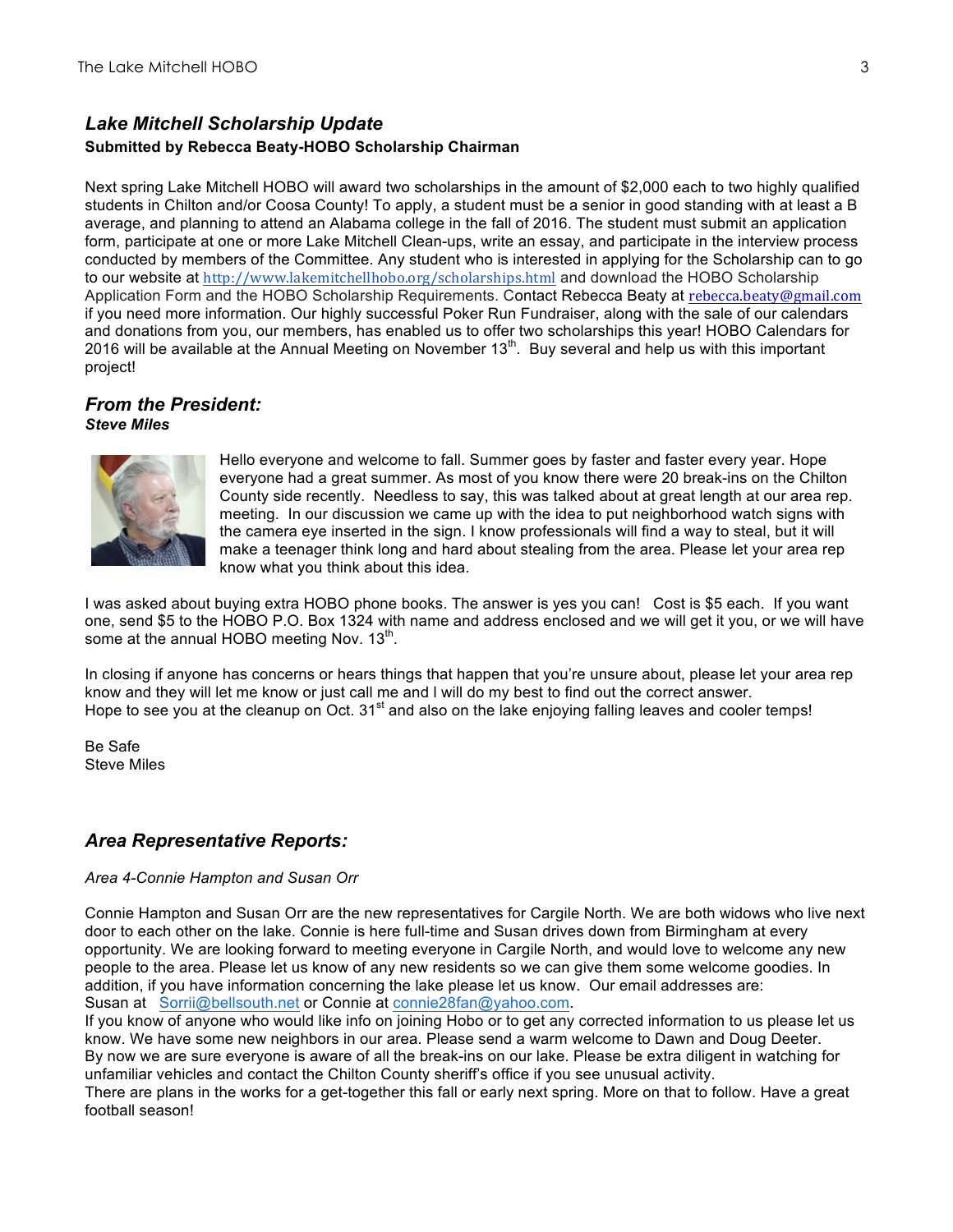#### *Area 6 – Leslie Miles*

#### News from Bird Creek:

I would like everyone to know that our neighbor Phillip and Ann Brown's only granddaughter will be on The Voice this season. Her name is Shelby Gail Brown, and she just turned 17 last month. The show starts September 21st on NBC. It should be exciting! We will be pulling for her! Go Shelby Brown!!!!! Troy and Tina Crocker once again opened their beautiful home for our annual area party last month, but this year they graciously extended the invite to all the area reps and the participants from the poker run. A great time, great food, and most of all, great fellowship! Thanks to the Crocker's for keeping our area a fun place to be. Looking forward to seeing everyone at the clean up, I go for the hot dogs!

#### *Area 9 – Betty and Joel Elam*

Summer has come and gone in the blink of an eye. Our area has seen many new faces and we welcome them to the Lake Mitchell family. Our neighborhood watch has increased as many help each other watch for strange cars and unfamiliar faces. Work has been done on our roads to patch holes and we continue to work towards road replacement. Do not forget our lake cleanup efforts on October 31. If you have any news for our area, please let us know.

#### *Area 14 – Eric and Rose Green*

We have sad news from Area 14. Longtime Lake Mitchell resident Cindy Smith passed away in early August following a long battle with cancer. Only a few days, later her husband of 18 years, Ed Smith, also died unexpectedly at their home after a short illness. They were great neighbors on the lake, always willing to lend a hand with their backhoe when heavy lifting and hole digging were needed. Ed was famous for his boiled peanuts. They will be missed.

#### *Area 15 – Tommy Carpenter*

It is hard to believe that summer has come and gone. It was great on the lake except "hot as blue blazes". As I told you, I am retired now and look forward to more time on the lake. Especially looking forward to watching the leaves change and hoping to spot another bald eagle. I was told at the HOBO meeting that there are at least four now. That's great considering we would only see ONE just a few years ago! You have probably heard about the 20 homes getting broken into across the lake. There will be less people on the lake now that Labor Day has past. Just a reminder to secure your belongings and look after each other. Let me know if anyone is interested in purchasing the "Neighborhood Watch Signs".

See you on the lake, Tommy Carpenter

#### *News from Higgins Ferry Park Shared by Jake Sim, Park Ranger*

Lake Mitchell H.O.B.O recently applied for and received a grant from Cawaco Resource Conservation and Development Council with the help of Gerald Arrington, who is the Chilton County Parks and Recreation Manager. The \$5,000.00 grant was used to make improvements at Higgins Ferry Park. The improvements include installing new metal park benches, purchasing fire rings for the campgrounds, and graveling walking trails in the park. The park benches are placed where people can sit and look across the lake. These benches are the most used of the improvements, according to Jake Sim, Park Ranger.

Added note from Lee Poe: HOBO is sad to learn that Jake Sim will be leaving his position as Higgins Ferry Park Ranger around the end of October. He has done a great job and will be missed by all on Lake Mitchell.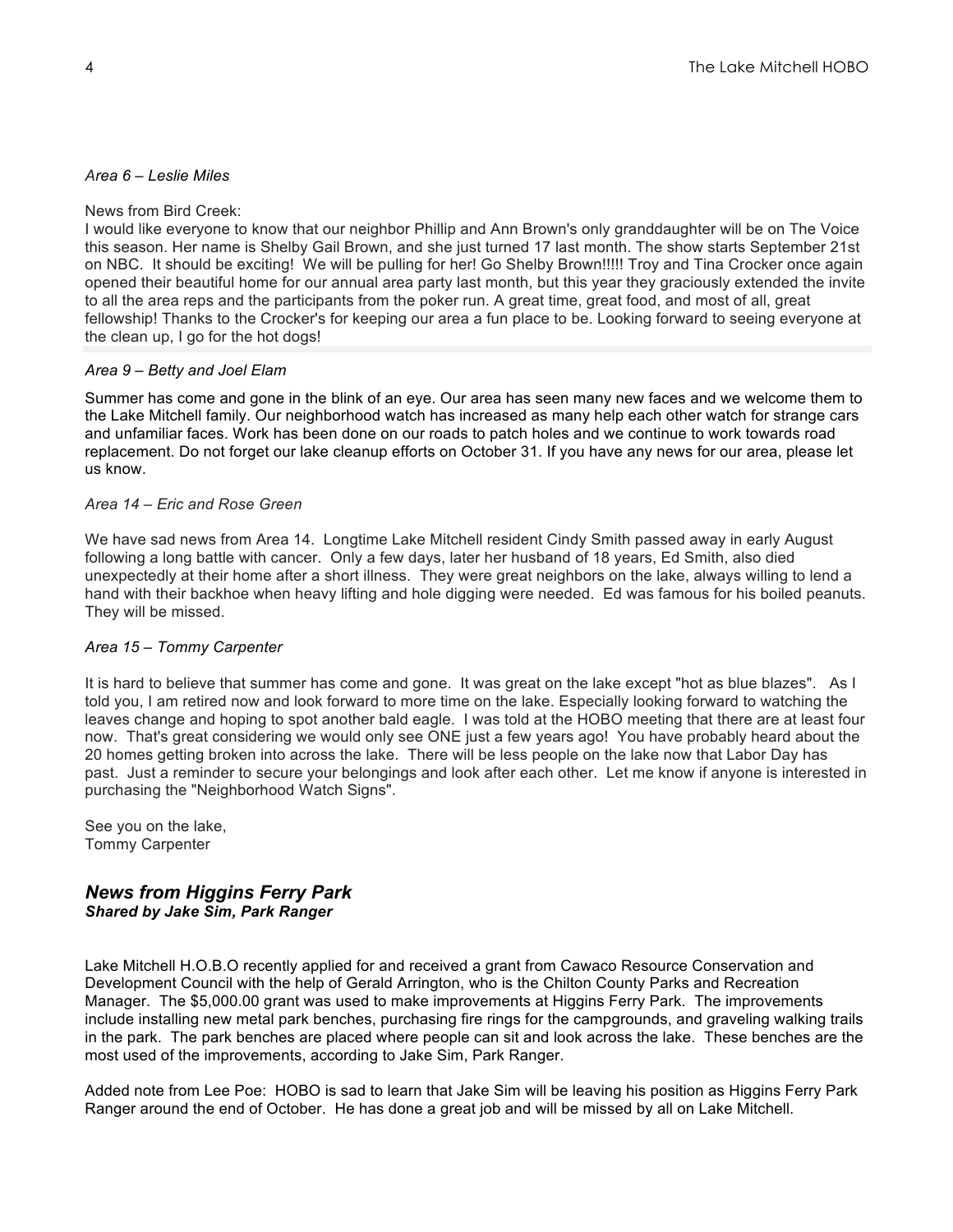*Lake Mitchell Monogrammed Merchandise For Sale*



BEACH TOWELS \$15.00 EACH: Royal blue with lime green letters Lime green with royal blue letters TOTE BAGS \$20.00 EACH: White/hunter green White/ royal blue WIND BREAKER JACKETS \$30.00 EACH: hunter green COLLAPSIBLE TRASH CANS FOR YOUR BOAT: \$10.00 EACH

These items will be for sale at the annual Fall Clean-up at Higgins Ferry Park on Oct. 31 and at the annual homeowners meeting at Alabama Power building in Clanton on November 6.

#### *Alabama Power Shoreline Management*

The Alabama Power Shoreline Management Team strives to protect and enhance the scenic, recreational and environmental values of the reservoirs it manages. As part of its mission, Alabama Power Shoreline Management is dedicated to ensuring all of the structures along Lake Mitchell's shoreline comply with the shoreline management program developed by Alabama Power with the input of its local, state and federal regulatory partners.

Permits for shoreline construction are good for one year, and the program's general policies are:

1. Alabama Power encourages shoreline structure owners to maintain the upkeep of existing boathouses, docks and seawalls. Prior to beginning any maintenance, contact Alabama Power to obtain a no-fee permit for repairs.

2. Alabama Power also encourages shoreline structure owners to remove noncompliant structures and replace them with compliant structures, and upon doing so will be issued a no-fee permit (e.g. replace an enclosed boathouse with an open boathouse).

3. A permit to build any new shoreline structure will incur a one-time \$250 fee (e.g. new boathouse, new dock or new seawall). More than one activity may be authorized with a single permit.

Please call Alabama Power Shoreline Management Team Member Candy Hayes at 205-280-4476 to discuss your project/work and to obtain a permit prior to beginning any maintenance or construction.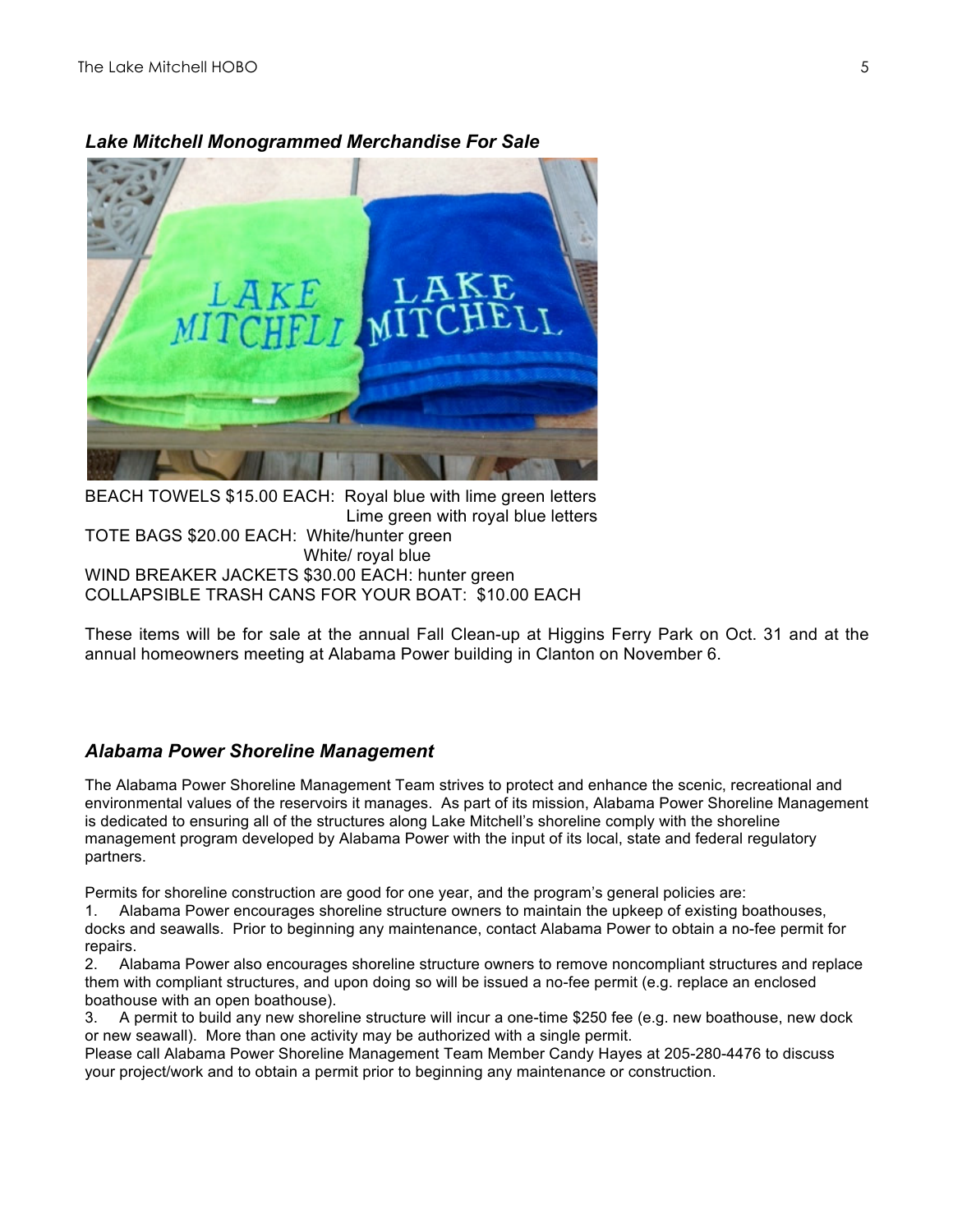### *Rails to Animal Trails* **Chip Gates, H.O.B.O. Historian**

It was *not* a dark and stormy night. Fact is, it was a beautiful, albeit slightly warm, spring afternoon, the Sunday before Memorial Day, 2015. My entourage consisted of my dear Aunt Marie DiGiorgio (Area 2) and two of her teenage grandsons, Noah DiGiorgio and Nate Leopold. Armed with picks and a metal detector, our quest that day was the possible recovery of artifacts left behind from the old railroad line that used to go to the river. A little history on that line is in order before we go further.

If you missed the Fourth Quarter 2014 Newsletter, in it we learned after the Civil War William Wadsworth had one of the largest sawmills in the state, this being at the town of Rushton. Rushton was located on the banks of the Coosa River at the mouth of Blue Creek. The story about Wadsworth in *Notable Men of Alabama: Vol. 2*, states that "He has a railroad connecting his mill with the Louisville and Nashville railroad, and a narrow gauge road to bring timber to the mill from the woods". Unfortunately, there is no mention of where Wadsworth's line tied into the L&N line. There may be a clue found on a 1915 Ala. State Highway Commission map showing a proposed system of trunk roads in the state. Trunk road is not a common term in the U.S. now, but Wikipedia says it was generally used to denote a major road connecting two or more cities, ports or other places and was the recommended route for long distance or freight traffic. This particular map shows a proposed 7½-mile "macadam, gravel or chert" road leaving Verbena and going directly to Rushton, obviously an indication of the latter town's importance. The type of road described doesn't sound like much, but of the 5 classifications of roads in the state at the time, that was the best there was. One might think the trunk road would closely follow an already existing rail line, that is if Wadsworth's spur tied in at Verbena. But this is just a guess. Whatever the case, this trunk road was never built. It is just as well, because in eight years Rushton would be going under, literally.

Moving forward a little in time and drawing from the 1920 census, we find the population of Cooper was 1,492, with nearby Verbena having a slight edge with 1,929. According to the book *Putting Loafing Streams to Work* by Harvey H. Jackson III, in November of that same year word started circulating in Chilton County that Alabama Power was going to build another dam on the Coosa River at a place called Duncan's Riffle. The building of the dam would require the laying of a spur line off the L&N mainline to the construction site. Knowing what a boon this would be for the local economy, both of the aforementioned towns lobbied for the spur line. Much to the disappointment of Verbena, Cooper was selected as the tie-in point.

We now return to the present, almost. Just off Hwy. 31 in Cooper, on County Road 24 near Chestnut Creek Baptist Church, is a nice house with flowers generally in abundance. Some of the perennials are found growing in an old rail depot baggage cart in the front yard. Deducing this cart may have come from the long gone Cooper depot, but most certainly having a rail connection, one morning back in the summer of 2014 my wife and I stopped by for what could be termed a "cold call". Our reception was anything but. Mr. Cagle didn't elaborate much on the baggage cart, but he did tell me of a gentleman he knew named Boswell that had part of the old rail bed on his property, stating that Mr. Boswell used part of the old railroad embankment to make a pond for his cattle. Mr. Cagle gave me directions to Mr. Boswell's place, a little further up C.R. 24 towards M&H Grocery.

Several months passed before I had a chance to call on Mr. Boswell. When I did, I interrupted the midday meal, but nevertheless was graciously invited in by Mrs. Boswell and offered sustenance. Sadly, I had to decline, having just downed some fast food back at the 205 exit. Following lunch, Mr. Boswell drove us down through his gently sloping pasture and showed me what was left of the rail bed. Looking to my right, due west, about two hundred yards away was the embankment and pond. However, directly in front of me and going towards the east was a raised mound. It was a few feet higher than the approach, but once on the flat top, the other side dropped off more substantially. About 75 feet to the east there was a deep gap or break in the mound where one could easily see a change in the upper strata, the cinder-type material commonly used for rail beds long ago being plainly visible. While taking all this in, Mr. Boswell mentioned that his wife had suggested using a metal detector on the ground, and that was all I needed to hear. Still, it would be the latter part of May 2015 before that came to pass. But good things sometimes do come to those who wait

After saying hello and making introduction to our hosts, we four took up our tools and started walking down to the pasture and our goal. As we neared the rail bed, I inadvertently kicked something with my steel-toed boots and lo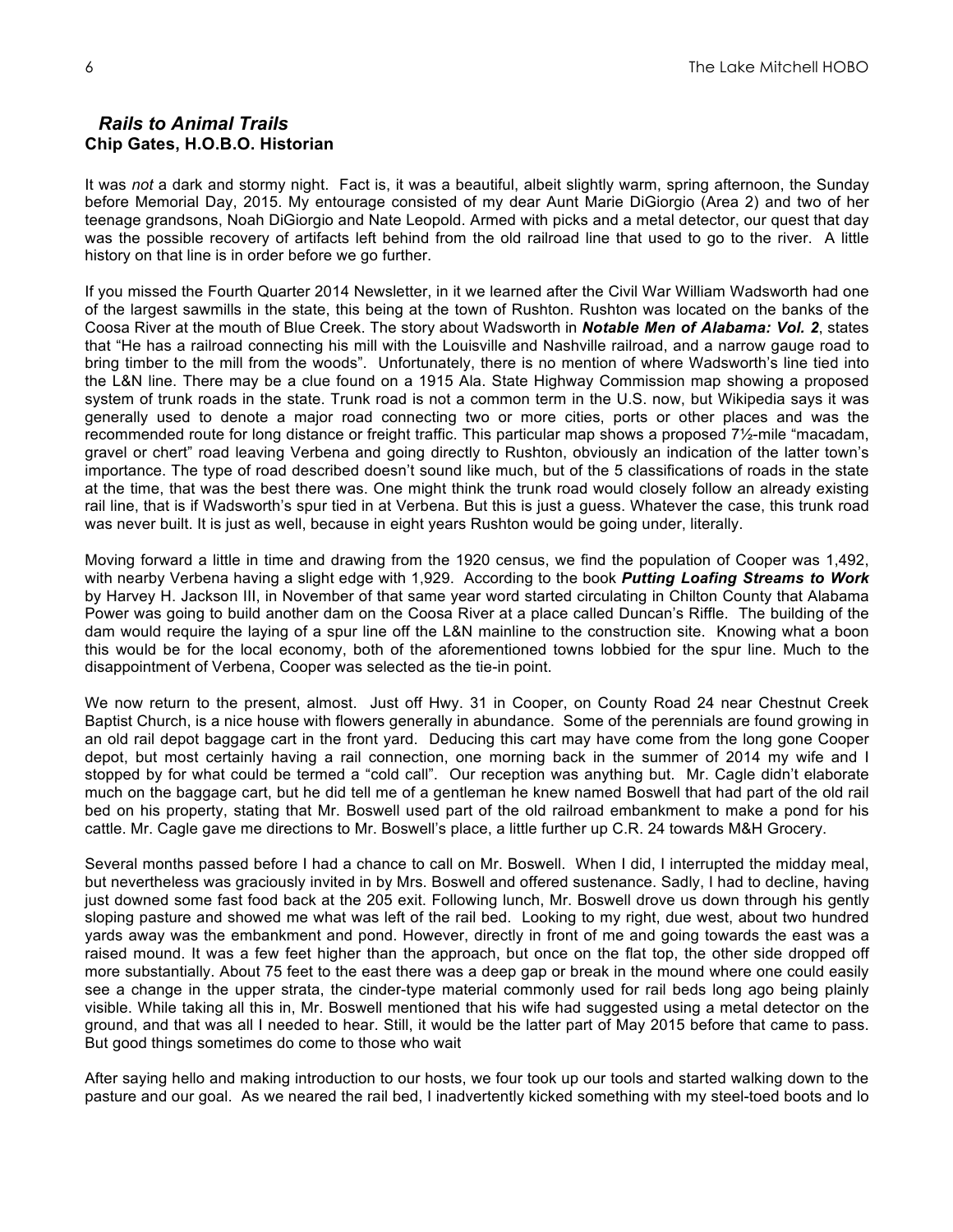and behold, the first spike was found lying exposed on the ground. With Nate using the detector and Noah doing the digging, it wasn't long before we found another spike and a couple of broken bolts. These bolts were substantial in thickness, and would have also been in length when new, as they had to pass through a steel plate known as a fishplate, through the side of the rail, and then another fishplate, before being cinched down with a lock washer and nut. This was how the rail sections used to be joined together, end to end, with the traditional spikes holding the rails to the crossties. All told we found four spikes, five bolts (all broken), several lock washers, and one 4-sided nut. A good day, by relic hunting standards.

Now for some unanswered questions. Was this the spur from Cooper to the dam construction site, or to the sawmill in Rushton, or perhaps did it serve both, at different time periods? Calling logic into play, if Wm. Wadsworth had a line coming off the L&N main in Cooper and going to his sawmill, it would stand to reason Alabama Power could at least use the western portion of this spur before diverging somewhere east of presentday Co. Rd. 59, going south of the ridge bordering Blue Creek and on to the dam site. Assuming the Rushton sawmill was still operating, most or all of the work there would involve cutting up timber for use in the dam's construction, so no lumber would be going outbound to interfere with the incoming construction material trains. This would also mean a substantial cost savings to the Power Company, having to lay much less track. On the other hand, the Power Company's choice of where to come off the L&N line was apparently not a foregone conclusion, as one would expect if a line was already in place for at least half the distance to Duncan's Riffle. There is another hint that the construction rail line was independent of any other. On the official Alabama Power survey map dated May 1919, fifteen structures were indicated at Rushton, but most telling was the surveyor's dotted lines and notation "*Old R.R. Bed*". Whether this was the narrow gauge line or the full size spur, "*Old*" and "Bed" are indications it wasn't in service anymore. Mr. Wadsworth died in 1913 at the age of 72. Maybe by the time of his death or shortly thereafter the sawmill had ceased operation.

Back to the section on Mr. Boswell's property, I realize that more investigation is needed. However, because we found only broken bolts and even fewer spikes, I feel certain this line was definitely the one used to take construction material to the dam. It is known that following Mitchell Dam's completion in 1923 the line was taken up. In about a year's time Alabama Power would be building another dam, this time on the Tallapoosa River, and a spur line would be needed there. So up came the rails, fishplates, and as much of the other hardware as was fit to use again. Broken bolts would have been left where they lay. In light of the fact that over 90 years has passed, I am quite pleased to have found anything at all. So my thanks go out to my relic-hunting compadres, but especially to Mr. & Mrs. Boswell for their kindness and hospitality. I

f you have any additional information, comments or questions about this, or any other historical topic concerning our lake, please contact me at gatesestate@bellsouth.net.